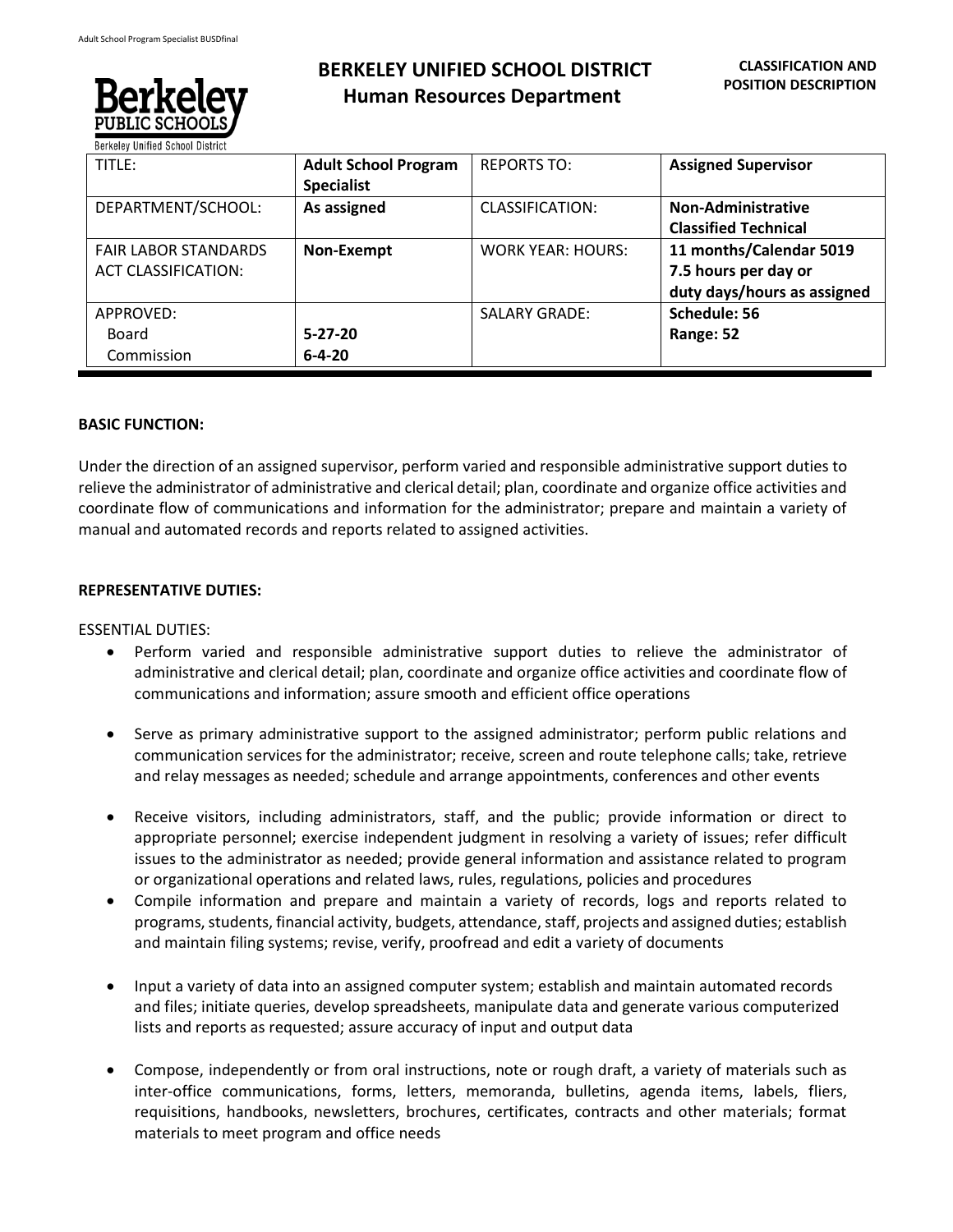- Research, compile and verify a variety of data and information; compute statistical information for various reports as necessary; process a variety of forms and applications related to assigned functions; duplicate and distribute materials as needed
- Coordinate, schedule and attend a variety of meetings, workshops and special events; prepare and send out notices of meetings; compile and prepare agenda items and other required information for meetings, workshops and other events; set up equipment and supplies for meetings and other events as needed; take, transcribe and distribute minutes as directed
- Perform a variety of clerical accounting duties in support of assigned program or office as assigned; monitor funds for income and expenditures; assist in assuring expenditures do not exceed established budget limitations as assigned; calculate, prepare and revise accounting and budgetary data; balance and reconcile assigned accounts and budgets as required
- Oversee the accounts receivables and payables for the adult school. Ensures proper billing to adult school partners, reconciles all billing issues. Processes all invoices according to established procedures; verify work completed or materials received; approves billings and submits to accounting for proper and timely payment.
- Perform special projects and prepare various forms and reports on behalf of the assigned administrator; attend to administrative details on special matters as assigned
- Prepare, negotiate and review MOU's with contracting vendors, student service providers and independent contractors. Communicate with personnel and various outside agencies to exchange information and resolve issues or concerns.
- Operate a variety of office equipment including a calculator, copier, fax machine, computer and assigned software
- Receive, sort and distribute mail; receive and respond to e-mails; prepare and distribute informational packets and bulk mailings as directed
- Maintain appointment and activity schedules and calendars; coordinate travel arrangements and hotel reservations as necessary; reserve facilities and equipment for meetings and other events as needed
- Monitor inventory levels of office and designated supplies; order, receive and maintain appropriate levels of inventory as required; prepare, process and code purchase orders and invoices as assigned; arrange for billings and payments as directed
- Responsible for ordering all adult school text books and instructional materials; Including sourcing and pricing including maintaining inventory and collection of books and oversee the book school sales an inventory.
- Performs technical HR and Payroll functions for the program, including verifying FTE, verifying and calculating instructional hours on timesheet, managing and reporting benefit eligibilities, calculating hours for STRS retirement reporting, monitoring and reporting step increases and sick leave, reviewing and completing personnel actions.
- Monitor funds and account balances of assigned programs and related financial activity for the purpose of ensuring that allocations are accurate, related revenues are generated, expenses are **within budget**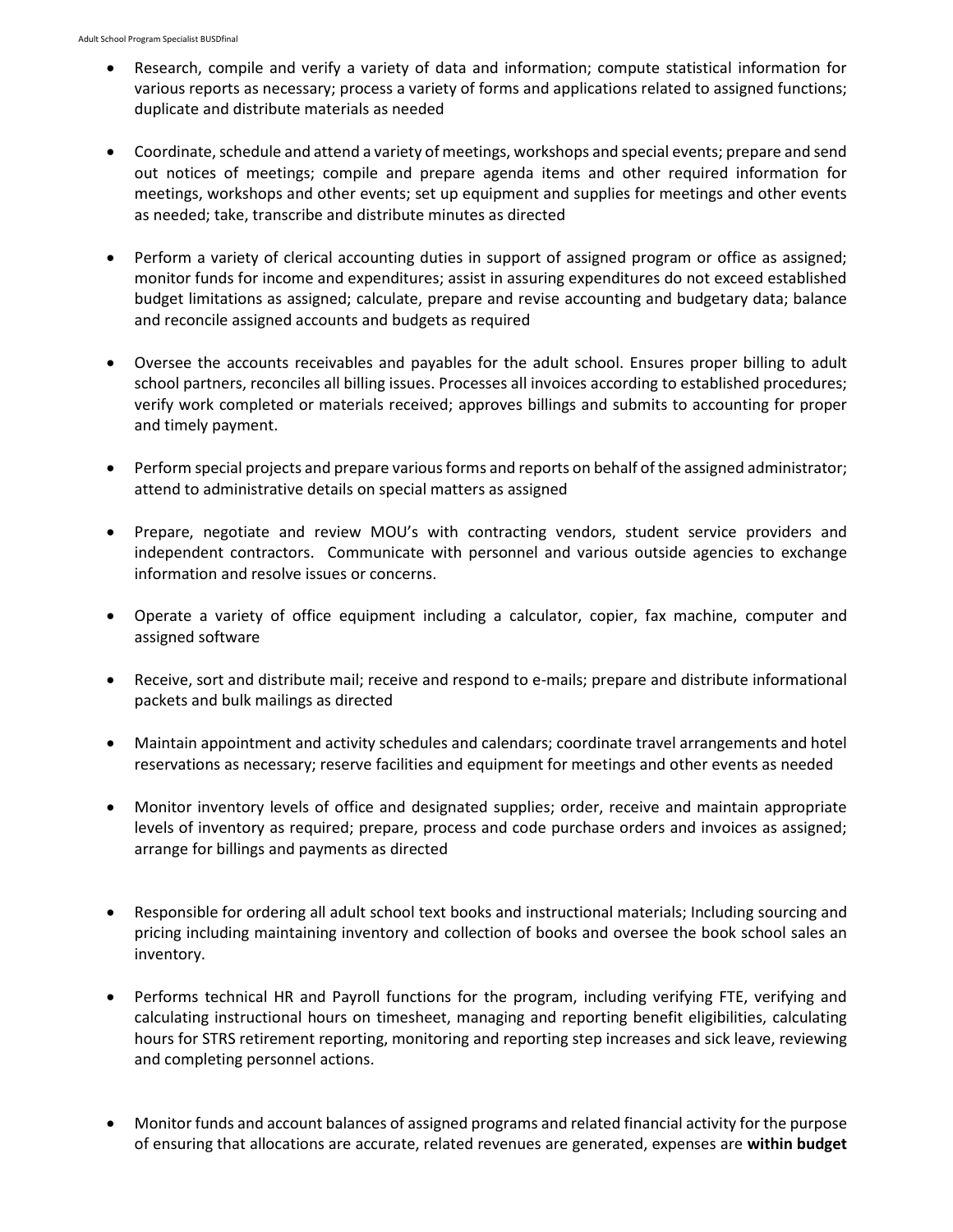limits and fiscal practices are followed. Generates budget transfers from appropriate budget codes as appropriate and as need. Assist Adult School Principal and Budget Analyst with preparation of fiscal budget.

• Conducts routing accounting activities for accounts payables, accounts receivable, cash deposits, recording and cash management. Reconciles bank statements, prepares accurate account distributions of cash receipts and disbursements. Answers inquiries from district employees and outside vendors regarding accounts.

#### OTHER DUTIES:

Perform related duties as assigned

## **KNOWLEDGE AND ABILITIES:**

KNOWLEDGE OF:

Department or program organization, operations, policies and objectives Policies and objectives of assigned programs and activities Terminology, practices and procedures of assigned office Record-keeping and filing techniques Business letter and report writing, editing and proofreading Telephone techniques and etiquette Methods, procedures and terminology used in clerical accounting work Modern office practices, procedures and equipment Correct English usage, grammar, spelling, punctuation and vocabulary Data control procedures and data entry operations Interpersonal skills using tact, patience and professionalism Operation of a computer and assigned software Oral and written communication skills Methods of collecting and organizing data and information Mathematic calculations

ABILITY TO:

Perform varied and responsible administrative support duties to relieve the administrator of administrative and clerical detail

Plan, coordinate and organize office activities and coordinate flow of communications and information for the administrator

Assure smooth and efficient office operations

Learn District operations, policies and objectives

Learn, interpret, apply and explain laws, codes, rules, regulations, policies and procedures

Compose correspondence and written materials independently or from oral instructions

Perform a variety of clerical accounting duties in support of assigned department or program

Keyboard or input data at an acceptable rate of speed

Answer telephones and greet the public professionally

Complete work with many interruptions

Compile and verify data and prepare reports

Maintain a variety of records, logs and files